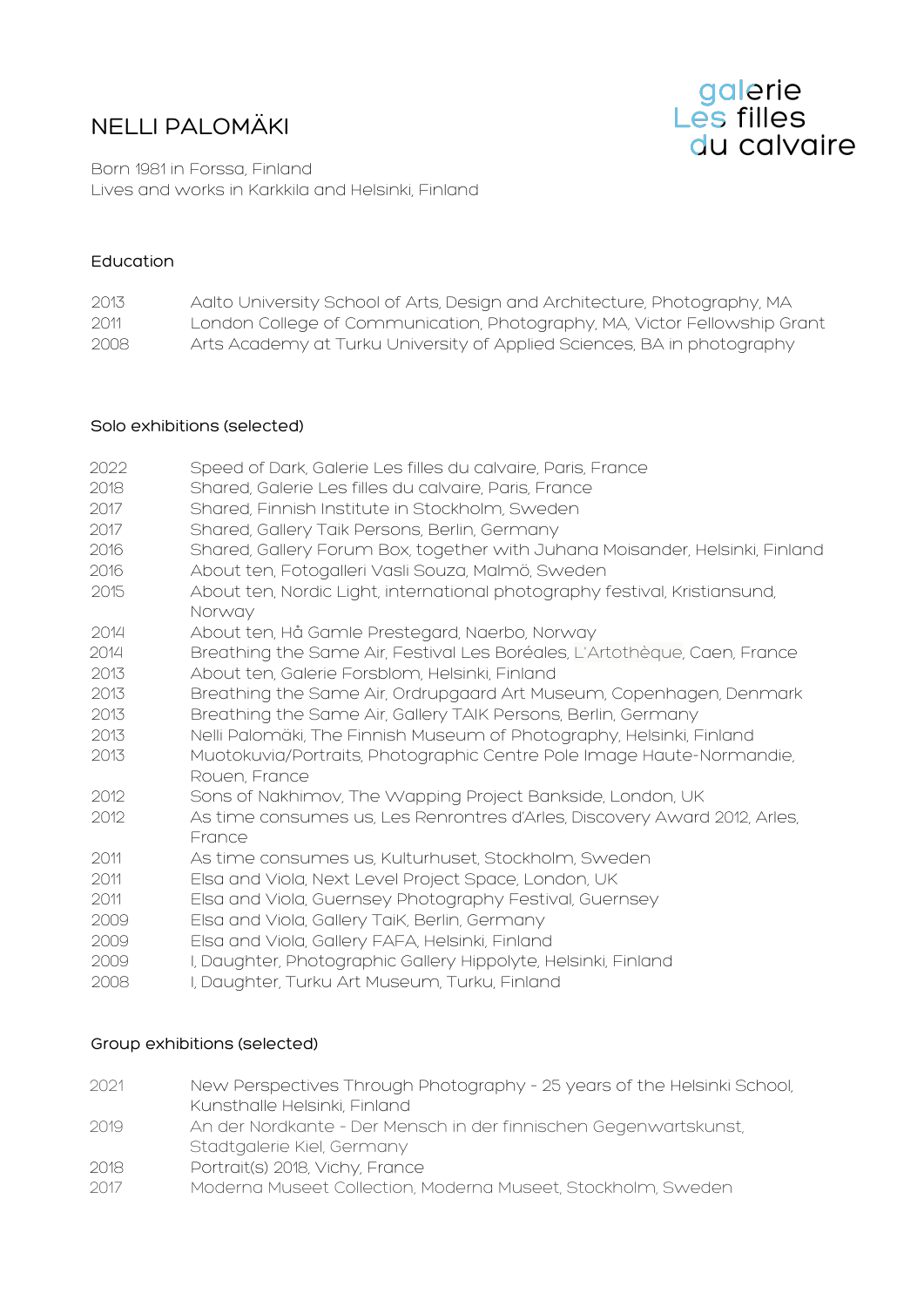| 2017 | Me: Self-Portraits Through Time, Taidehalli, Helsinki, Finland                              |
|------|---------------------------------------------------------------------------------------------|
| 2015 | Touch III, Saastamoinen Foundation Art Collection, Espoo Museum of Modern                   |
|      | Art, Espoo, Finland                                                                         |
| 2014 | POTRETTI - Contemporary Finnish Photography, Fotografie Forum Frankfurt,                    |
|      | Germany                                                                                     |
| 2014 | Darkness & Light: Contemporary Nordic Photography, Scandinavia House, New                   |
|      | York, USA                                                                                   |
| 2014 | Shifting Identities, MACRO Museum of Contemporary Art, Rome, Italy                          |
| 2014 | LA FEMME D'A COTE, Galerie Les Filles du Calvaire, Paris, France                            |
| 2013 | At the End of the Rainbow, The Felleshus, The Nordic Embassies, Berlin,                     |
|      | Germany                                                                                     |
| 2012 | POLAROID, The Finnish Museum of Photography, Helsinki, Finland                              |
| 2012 | Alice in Wonderland, ECCO Espacio de Creación Contemporánea, Cadiz, Spain                   |
| 2012 | NordLichtBilder-Vier Junge Positionen der Helsinki School, Kunstverein<br>Augsburg, Germany |
| 2012 | Silverstein Annual, Bruce Silverstein Gallery, New York, USA                                |
| 2012 | Äärimmäisyyksien yhteinen tekijä, Wäinö Aaltonen Museum of Art, Turku,                      |
|      | Finland                                                                                     |
| 2011 | Helsinki School, A Female View/part 2, FOTO-RAUM, Vienna, Austria                           |
| 2011 | Helsinki School, Christophe Guye Gallery, Zurich, Switzerland                               |
| 2011 | Helsinki School, Purdy Hicks Gallery, London, UK                                            |
| 2011 | Touching Dreams-Helsinki School, The National Museum of Photography,                        |
|      | Copenhagen, Denmark                                                                         |
| 2011 | reGeneration2 - Tomorrow's Photographers Today, Aperture Gallery, New York,                 |
|      | <b>USA</b>                                                                                  |
| 2011 | Alice in Wonderland, Logomo, Turku, Finland                                                 |
| 2010 | The Helsinki School, Daegu Biennale, Daegu, South Korea                                     |
| 2010 | New Nordic Photography, CFF, Stockholm, Sweden                                              |
| 2010 | New Nordic Photography, Hasselblad Center, Gothenburg, Sweden                               |
| 2010 | reGeneration2 - Tomorrow's Photographers Today, Les Rencontres d'Arles,                     |
|      | Arles, France                                                                               |
| 2010 | reGeneration2 - Tomorrow's Photographers Today, musée de l'Elysée,                          |
|      | Lausanne, Switzerland                                                                       |
| 2010 | Helsinki School - Young photography by TaiK, Helsinki City Art Museum,                      |
|      | Helsinki, Finland                                                                           |
| 2009 | Helsinki school - New Art Photography From Finland, The Loft, St. Petersburg,               |
|      | Russia                                                                                      |

## Works in collections

Helsinki Art Museum, Finland Moderna Museet, Sweden Hasselblad Foundation, Sweden The Hague Museum of Photography, Netherlands The Finnish Museum of Photography, Finland National Museum of Photography, Denmark Impossible Works, USA Musée de l'Elysée, Switzerland StatoilHydro Art Collection, Norway Saastamoinen Foundation, Finland The Finnish Art Association, Finland